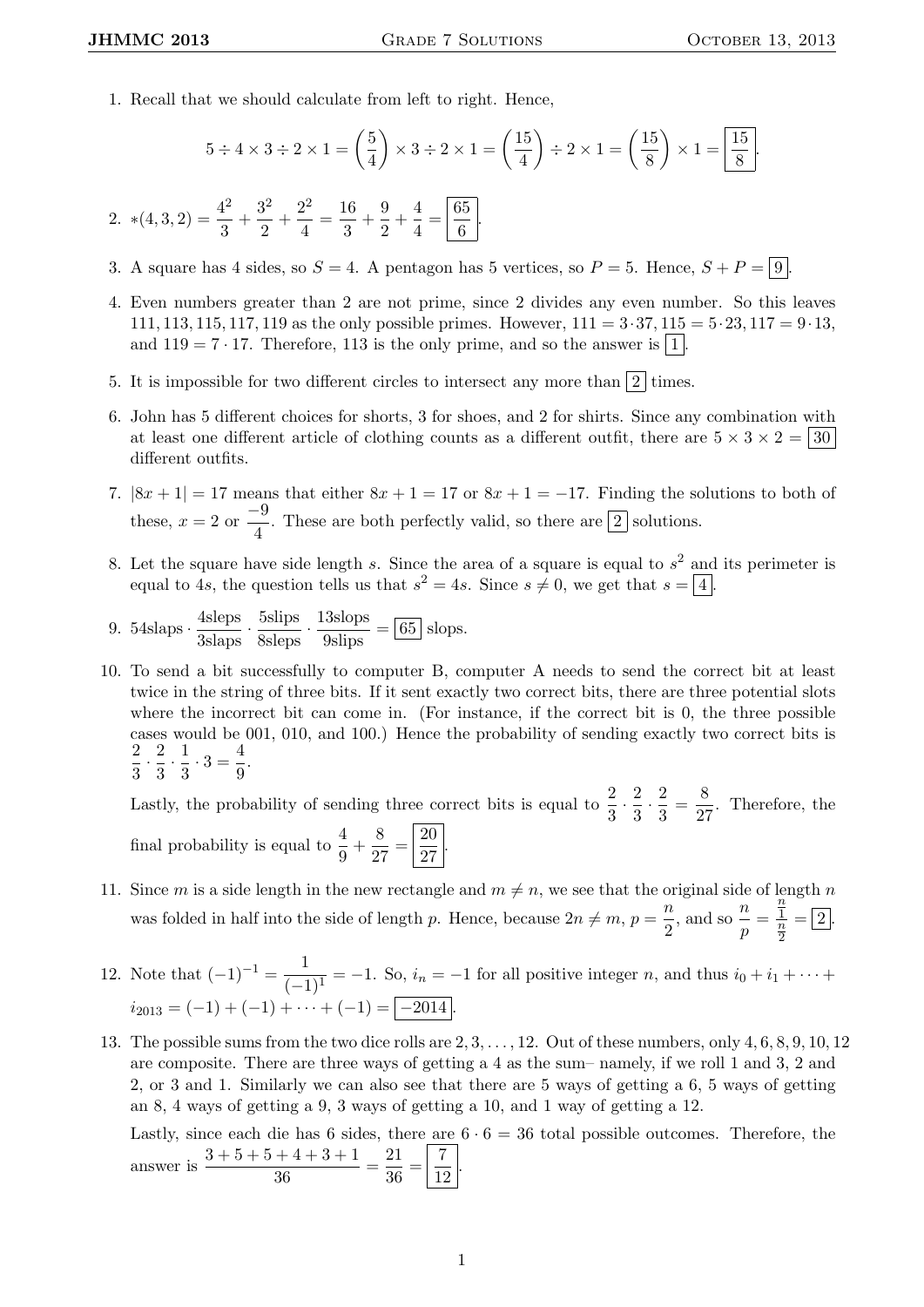14. We observe that for any  $x$ ,

$$
(x-1)3 = (x2 - 2x + 1)(x - 1) = x3 - 3x2 + 3x - 1.
$$

(This is an example of the **Binomial Theorem.**) So, plugging in  $x = 12$  yields

 $12^3 - 3 \cdot 12^2 + 3 \cdot 12 - 1 = (12 - 1)^3 = 11^3 = \boxed{1331}$ 

15. We note that  $5^2 = 25$ ,  $5^3 = 125$ , and  $5^4 = 625$ , so we can deduce that  $5^n$  for integers  $n \ge 2$ will always end in 25. Therefore, since  $t_{2013}$  is a power of 5 raised to an exponent greater than 2, it must end in  $|25|$ .

For a more rigorous solution, consider the following: We will demonstrate a surprising result that the last two digits of any power of 5 greater than 5 will have be 25. Suppose  $n$  is a positive integer with last two digits 25. Then we can write n as  $n = 100a + 25$ , where a is a nonnegative integer. But then

 $5 \cdot n = 5 \cdot (100a + 25) = 500a + 125 = 500a + 100 + 25 = 100(5a + 1) + 25.$ 

So, since  $5a + 1$  is a positive integer, the last two digits of  $5n$  will also be 25. And since the last two digits of  $5^2 = 25$  are 25, we see that the last two digits of

$$
5 \cdot 5^2 = 5^3, 5 \cdot 5^3 = 5^4, \dots
$$

will allbe 25. Therefore, any power of 5 greater than 5 will end with 25.

Specifically, since  $t_{2013}$  is a power of 5, we see that the answer is  $|25|$ .

- 16. We see that there are 365 days in a non-leap year, and that 365 leaves a remainder of 1 when divided by 7, which is the number of days in a week. Thus, after each non-leap year, we see that October 13th will move ahead by one day. (For instance, in 2014 it will be a Monday.) However, on a leap year, there are 366 days, which leaves a remainder of 2 when divided by 7. So this tells us that in a leap year, October 13th will move ahead by two days. Since the year 2016 is a leap year, we see that in 2015 it will be a Tuesday; in 2016, Thursday; in 2017, Friday; in 2018, Saturday; in 2019, Sunday. Thus the answer is  $\boxed{2019}$
- 17. Note that Kelvin claims Alex ate the cake. If he is telling the truth, then both Alex and AJ must be lying. Since there is exactly one liar, Kelvin must be telling a lie. Therefore AJ is telling the truth, and Kelvin ate the cake.
- 18. We observe that

 $!2013! = (-2013)(-2012)\cdots(-1) \cdot 0 \cdot 1 \cdots 2013 = 0.$ 

So, its remainder when divided by 2017 is  $\boxed{0}$ .

19. We see that

$$
(a+b)^{x} = (a^{x})(b^{x}) = (ab)^{x}.
$$

This implies that either  $a + b = ab$  or  $x = 0$ . From the first possibility it follows that

$$
0 = ab - a - b
$$
  
= ab - a - b + 1 - 1  
= a(b - 1) - (b - 1) - 1  
= (b - 1)(a - 1) - 1.

Hence we get that  $1 = (a-1)(b-1)$ . Since a, b are integers, we must have that  $a-1 = b-1 = \pm 1$ . But either case implies that  $a = b$ , which contradicts the fact that a, b are distinct. Therefore, we cannot have that  $a + b = ab$ , and so the only possible answer is  $x = |0|$ .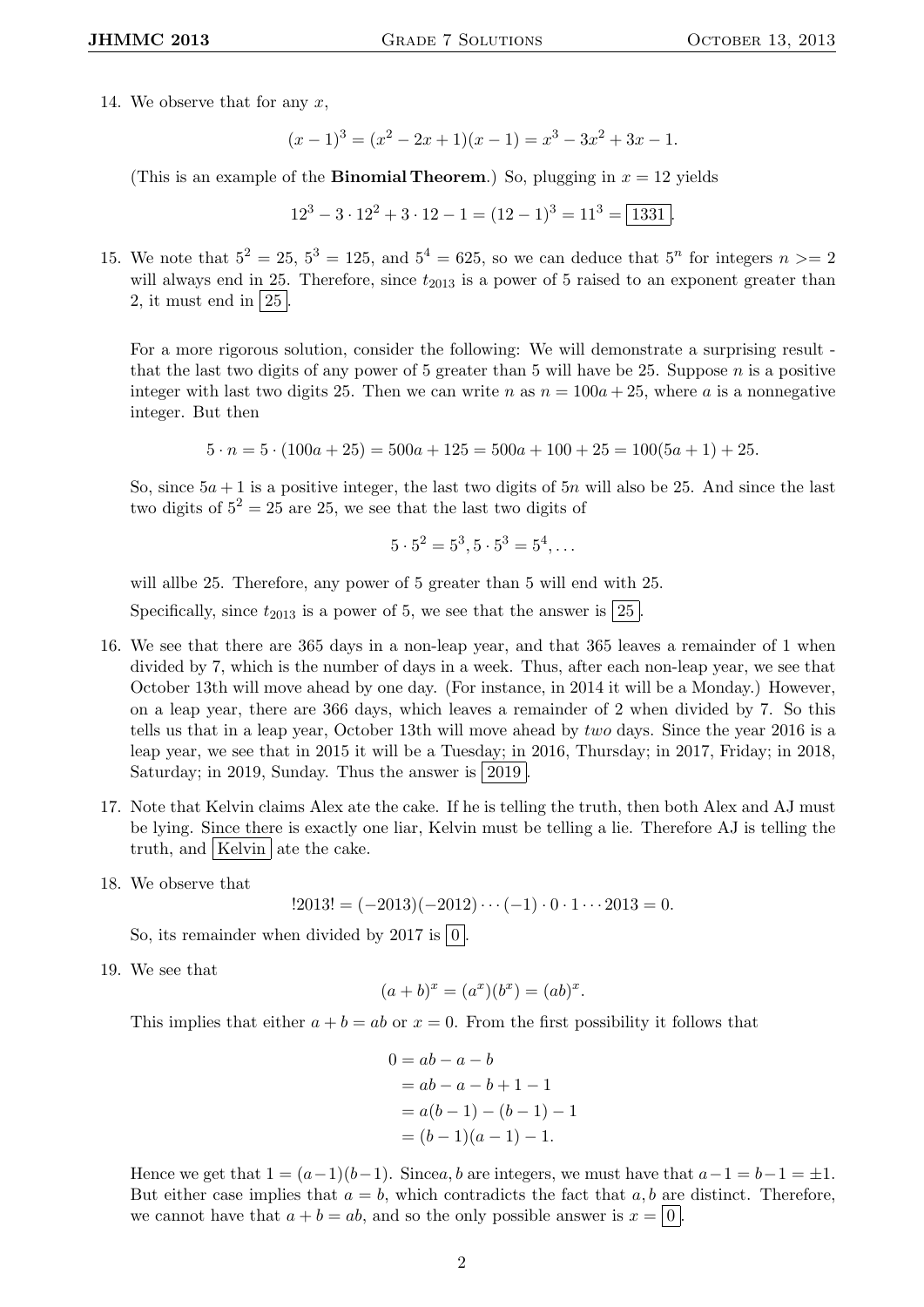20. We see that

$$
2025 = 45^2 = (3x^2 + 1)^2 = 9x^4 + 6x^2 + 1.
$$

So, it follows that

$$
9x4 + 6x2 - 11 = (9x4 + 6x2 + 1) - 12 = 2025 - 12 = 2013.
$$

Alternate Solution: Since  $3x^2 + 1 = 45$ , we get that  $3x^2 = 44$ . Substituting this value into the desired expression yields

$$
9x4 + 6x2 - 11 = (3x2)2 + 2(3x2) - 11 = 442 + 2 \cdot 44 - 11 = 1936 + 88 - 11 = 2013.
$$

21. Suppose a and b are diametrically opposite such that  $a < b$ . Then there are equal amounts of numbers from a to b on the circle and from b to a. Since there are  $n-2$  total numbers excluding a and b, there must be  $\frac{n-2}{2}$  numbers from a to b. And since the numbers are placed in order, we have that

$$
b - a = \frac{n-2}{2} + 1 = \frac{n}{2}.
$$

Specifically, since  $a = 17$  and  $b = 38$ , we see that  $b - a = 38 - 17 = 21 = \frac{n}{2}$  $\frac{\pi}{2}$ , and so  $n = \boxed{42}$ .

- 22. In the worst case scenario, in the first 17 trials Izzy can take out one sock from each of the 17 pairs, so that she has no matching pairs yet. But then, there is one sock from each pair remaining, and so she can get a pair of matching socks by taking out any of the 17 socks left. Hence, in each of her next two tries she is guaranteed to get a matching pair, and so she can guarantee having two matching pairs within  $17 + 2 = |19|$  socks. More rigorously, this is an example of the Pigeonhole Principle. As there are 17 pairs, choosing any 19 of them necessary includes at least 2 matching pairs.
- 23. Recall that by difference of squares,

$$
x^2 - 1 = (x + 1)(x - 1).
$$

We can rearrange this to get

$$
x^2 = (x+1)(x-1) + 1.
$$

Hence it follows that

$$
\left(\sqrt{1+17\sqrt{16\cdot 14+1}}\right)^{\frac{1}{4}} = \left(\sqrt{1+17\sqrt{15^2}}\right)^{\frac{1}{4}} = \left(\sqrt{1+17\cdot 15}\right)^{\frac{1}{4}} = \left(\sqrt{16^2}\right)^{\frac{1}{4}} = 16^{\frac{1}{4}} = (2^4)^{\frac{1}{4}} = \boxed{2}.
$$

24. Consider  $\triangle ABC$ , with the vertices being Cities A,B, and C, respectively. We are given that  $AC = 100, AB + BC = 260$ , and  $BA = BC$ . So, we have that  $AB = BC = 130$ , and so  $\triangle ABC$ is an isosceles triangle with side lengths 100, 130, 130. We see that the problem asks us to find the length of the altitude from B to AC.

Since the triangle is isosceles, the altitude bisects side  $AC$  into two segments of length 50. If the altitude hits AC at D, we have that  $AD = DC = 50$ . But then,  $\triangle ADB$  is a right triangle with right angle at D. So by the Pythagorean Theorem we get that

$$
BD^2 + AD^2 = BA^2,
$$

which implies that

$$
BD = \sqrt{BA^2 - AD^2} = \sqrt{130^2 - 50^2} = \sqrt{14400} = \boxed{120}.
$$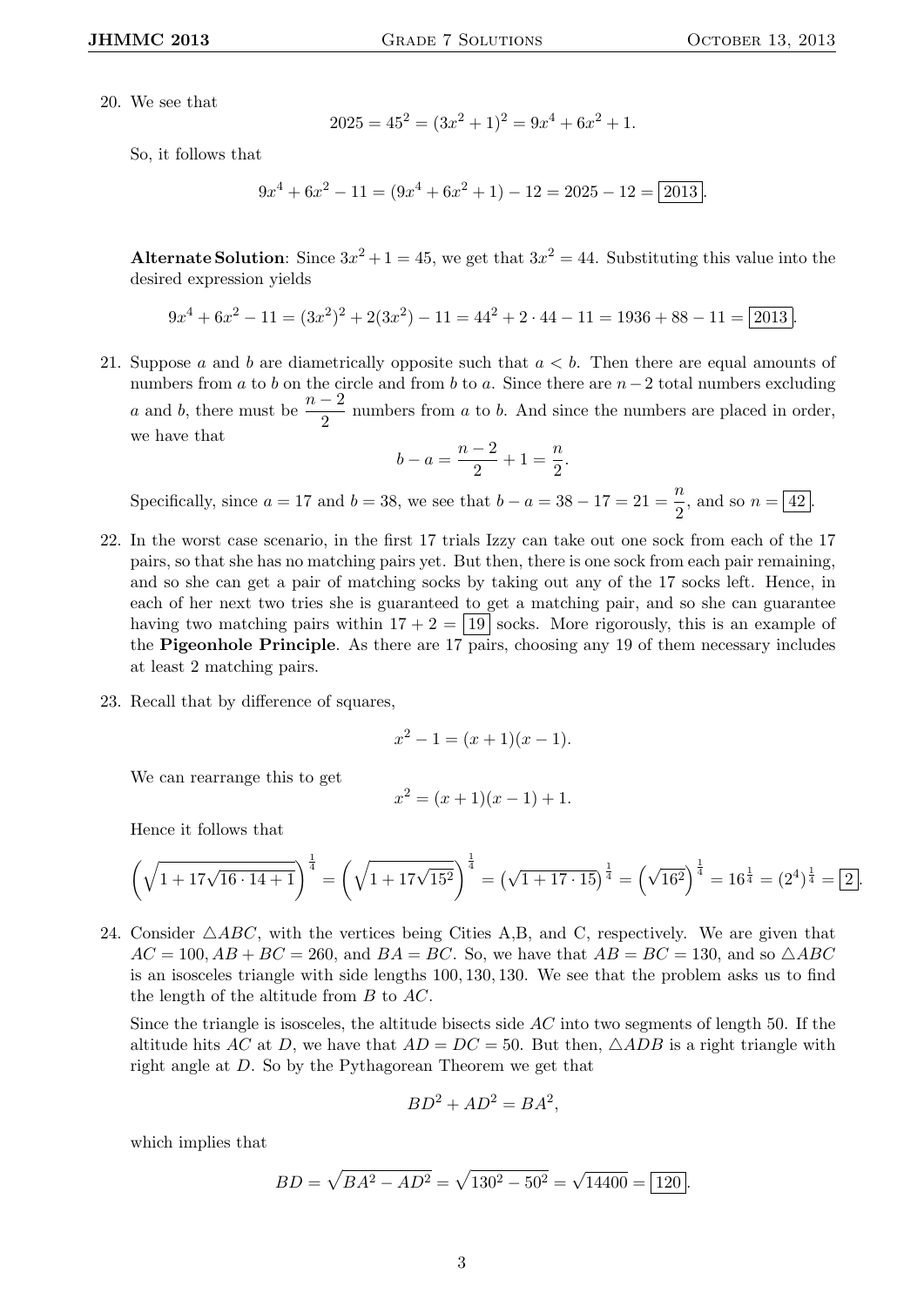- 25. In the prime factorization of a perfect square, each prime factor must have an even exponent. Since  $8! = 8 \cdot 7 \cdot 6 \cdot 5 \cdot 4 \cdot 3 \cdot 2 = 2^7 \cdot 3^2 \cdot 5 \cdot 7$ . The minimum number that needs to be multiplied to this to result in a factorization with all even exponents is  $2 \cdot 5 \cdot 7 = 70$ .
- 26. Because 9 people do neither, there are  $57 9 = 48$  people who swim or play tennis. However, there are a total of  $38 + 39 = 77$  people that do both. Thus, if x denotes the number of people who do both, by the Principle of Inclusion Exclusion we have that  $77 - x = 48$ . Hence, our answer is  $77 - 48 = 29$ .

27. Note that ∠*ABC* = ∠*ADB*. Thus, by similar triangles, we have  $\frac{AC}{BC} = \frac{BC}{CD}$ , and so  $BC^2 =$  $AC \cdot CD$ . Thus,  $12^2 = 5 \cdot CD$ , and  $CD = \frac{144}{5}$  $\frac{1}{5}$ .

- 28. To cut the log into 6 pieces, Kelvin must cut the log 5 times. Since it thus takes him  $\frac{20}{5} = 4$ minutes to make one cut, it takes him  $4 \cdot 9 = 36$  minutes to make 9 cuts.
- 29. Because  $\triangle ABX$  is isosceles, we have  $\angle BAX = \angle ABX = 20^{\circ}$ . So, we have  $\angle BXA = 180^{\circ} 20^{\circ} 160^{\circ}$  $20^{\circ} = 140^{\circ}$ . In addition,  $\triangle AXC$  is isosceles, and thus  $\angle AXB = \angle ACX = 180^{\circ} - 140^{\circ} = 40^{\circ}$ . Thus finally,  $\angle XAC = 180^{\circ} - 40^{\circ} - 40^{\circ} = |100^{\circ}|$ .
- 30. The increase in volume of the water is equivalent to the volume of the rock, and is also equivalent to that of a cylinder with radius and height 2. The volume of the rock is thus  $\pi(2^2)(2) = 8\pi$  $\text{cm}^3$ .
- 31. There are 9 digits to be written from 1 to 9. There are  $2 \cdot 90 = 180$  digits from 10 to 99. There are  $3 \cdot 900 = 2700$  digits written from 100 to 999, which is too large. Therefore the number of pages in the book is some three-digit number. Since there are 2013 digits in the book, we have  $2013 = 9 + 180 + 3n$  where n denotes the number of 3-digit numbers in the book. Solving yields  $n = 608$  3-digit pages. Therefore, there are  $99 + 608 = 707$  pages in the book.

32. Note that 
$$
1 + \frac{1}{n} = \frac{n+1}{n}
$$
. Thus, we get that  
\n
$$
\left(1 + \frac{1}{1}\right)\left(1 + \frac{1}{2}\right)\dots\left(1 + \frac{1}{2013}\right) = \frac{2}{1} \cdot \frac{3}{2} \cdot \frac{4}{3} \dots \frac{2014}{2013} = \frac{2014}{1} = \boxed{2014},
$$

since all of the numerators and denominators except for the first and last cancel.

- 33. Suppose the three numbers chosen are  $a, b, c$  with  $a < b < c$ . Then notice that even if a is the largest term less than b and that if c were the least term greater than b, then  $a + b = c$ . This fails the Triangle Inequality, which says that if a, b, c are the sides of a triangle, then  $a + b > c$ . So no such numbers work and the probability is  $\vert 0 \vert$ .
- 34. Note  $a_0 = 2, a_1 = 3, a_2 = 3a_1 2a_0 = 5 = 2^2 + 1, a_3 = 3a_2 2a_1 = 9 = 2^3 + 1$ . We see that one possibility is  $a_n = 2^n + 1$ . We see that we are right, since we have

$$
3(2^{n-1}+1) - 2(2^{n-2}+1) = 3 \cdot 2^{n-1} + 3 - 2^{n-1} - 2 = 2 \cdot 2^{n-1} + 1 = 2^n + 1.
$$

And so,  $a_{10} = 2^{10} + 1 = \boxed{1025}$ .

35. If the side lengths of a rectangular prism are  $a, b, c$ , then the diagonal of one face can be expressed as  $\sqrt{a^2 + b^2}$ . The diagonal of the whole prism can then be expressed as  $\sqrt{(\sqrt{a^2 + b^2})^2 + c^2}$  $\sqrt{a^2 + b^2 + c^2} = 13$ . Squaring both sides gives  $a^2 + b^2 + c^2 = 169$ . Since a, b, c are all integers, we wish to find integer values that work in this equation. Without loss of generality, we can assume that  $a \leq b \leq c$ . Thus  $a^2 + b^2 + c^2 \leq 3c^2$ , and so  $c^2 \leq 56$ . Thus we need only check  $c \geq 8$ .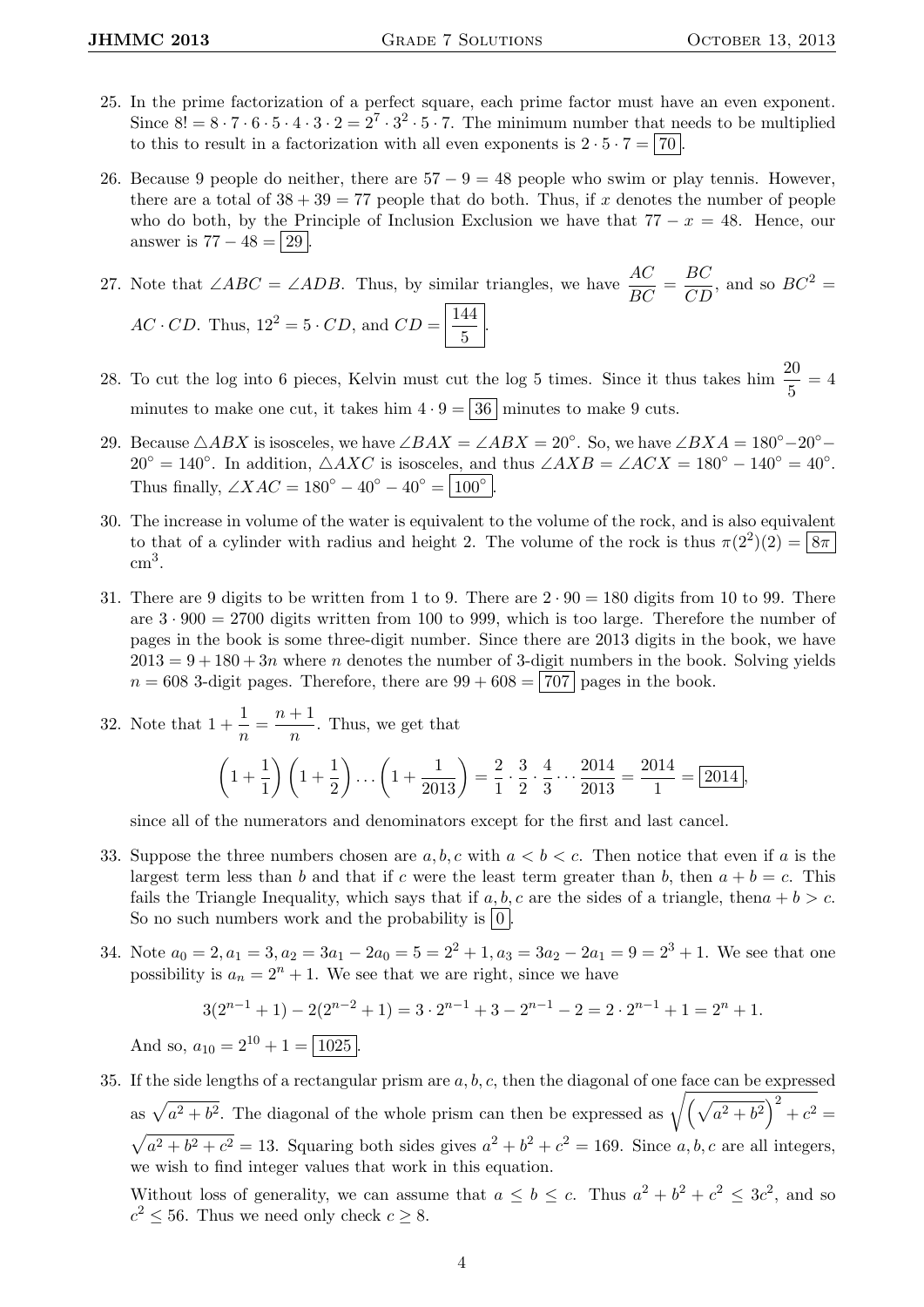- If  $c = 8$ , then  $a^2 + b^2 = 105$ . Hence b can either be 7 or 8. If  $b = 7$ , then  $a^2 + b^2 \le 2b^2 = 105$ .  $98 < 105$ , but if  $b = 8$  then  $a = \sqrt{41}$ , which is not an integer. Hence  $c \neq 8$ .
- If  $c = 9$  then  $a^2 + b^2 = 88$ . Another routine check shows that  $b = 8, 9$  return non-integer values for a.
- If  $c = 10$  then  $a^2 + b^2 = 69$ . Then  $b = 6, 7, 8, 9$  again all fail.
- If  $c = 11$  then  $a^2 + b^2 = 48$ . We again verify that there are no solutions.
- If  $c = 12$  then  $a^2 + b^2 = 25$ , which has solution  $a = 3, b = 4$ .

Thus our volume is  $3 \cdot 4 \cdot 12 = \boxed{144}$ .

Alternate solution : Suppose  $a^2 + b^2 + c^2 = 13^2$  as above. We first observe that  $5^2 + 12^2 = 13^2$ . Since we also recall that  $5^2 = 4^2 + 3^2$ , we get that  $13^2 = 12^2 + 4^2 + 3^2$ . Hence the volume is  $3 \cdot 4 \cdot 12 = |144|$ .

36. Rearranging the given equation gives  $2(a^2 + b^2) = a^2 - b^2 \Rightarrow 2a^2 + 2b^2 = a^2 - b^2 \Rightarrow a^2 = 3b^2$ . Therefore squaring both sides yields  $a^4 = 9b^4$ , and so

$$
\frac{a^4 + b^4}{a^4 - b^4} = \frac{9b^4 + b^4}{9b^4 - b^4} = \frac{10b^4}{8b^4} = \boxed{\frac{5}{4}}.
$$

- 37. Suppose there are  $a$  red marbles,  $b$  blue marbles,  $c$  green marbles, and  $d$  orange marbles. Then we have the system of equations
	- $b + c + d = 15$
	- $a + c + d = 20$
	- $a + b + d = 25$
	- $a + b + c = 27$ .

Adding these gives  $3(a + b + c + d) = 87$ , and so  $a + b + c + d = 29$ . Subtracting this equation by the first equation yields  $a = 14$ .

- 38. If we "unfold" the cube to form a flat net, we remember that the shortest distance from one corner to the opposite corner is a straight line. In this case, this line is the hypotenuse of a right triangle with legs 1 and 2, thus the minimum distance is  $\sqrt{5}$ .
- 39. The digit 1 will appear in the thousands place exactly 6 times, contributing  $6 \cdot 1000 = 6000$  to the sum, the hundreds place 6 times, the tens place 6 times, and the ones place 6 times. The same is true for the other digits. Thus our answer is

 $6 \cdot 1111 + 6 \cdot 2222 + 6 \cdot 3333 + 6 \cdot 4444 = 6 \cdot (1111 + 2222 + 3333 + 4444) = 6(11110) = 66660$ 

Alternate Solution: Note that there are 24 possible numbers formed by the given constraint. Now, the average of a set of numbers is the sum of those numbers divided by the number of those numbers, so we can find the sum of all these numbers by multiplying the average value of these by 24. The average of the numbers 1,2,3,4 is 2.5 so a 4-digit number with 2.5 in the ones, tens, hundreds, and thousands place evaluates to  $2777.5$ .  $2777.5(24) = 66660$ , as desired.

40. In order to return to its original position, the bug must move right 3 times and left 3 times in some order, for a total of 6 moves. There are  $\begin{pmatrix} 6 \\ 0 \end{pmatrix}$ 3  $= 20$  ways to move this way. Also, there are  $2^6 = 64$  total possible moves since for each move the bug can move left or right. Thus, our answer is  $\frac{20}{c_4}$  $\frac{20}{64} = \frac{5}{16}$  $\frac{6}{16}$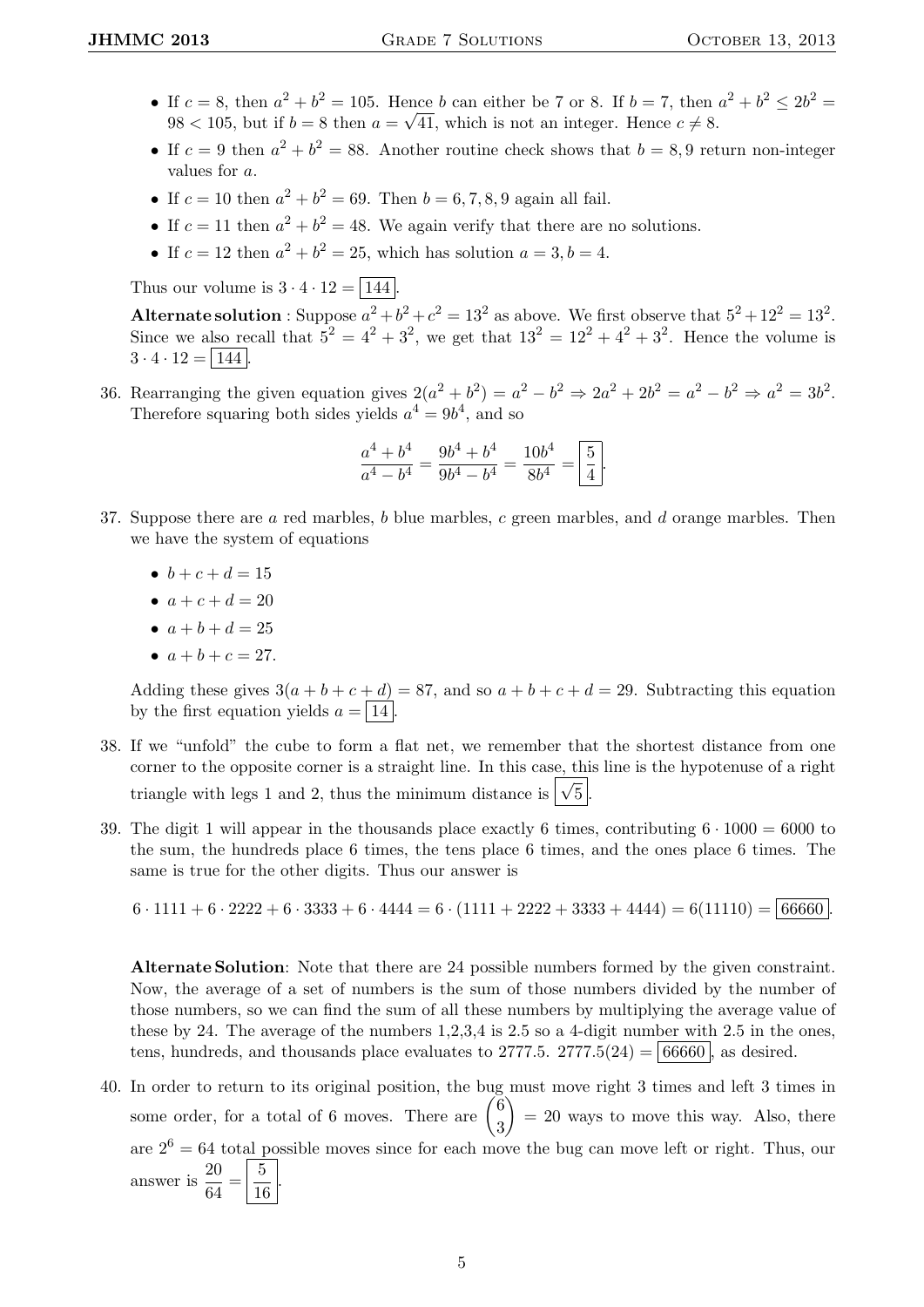- 41. Clearly  $x = 0$  does not satisfy the equation. Thus, we can divide by x to get  $x + \frac{1}{x}$  $\frac{1}{x} = 1$ . Squaring this equation gives  $x^2 + \frac{1}{x}$  $\frac{1}{x^2} + 2 = 1$ , and multiplying both sides by  $x^2$  yields  $x^4 + x^2 + 1 = 0$ . Therefore,  $a = |1|$
- 42. Adding the equations gives

$$
a^2 + 2ab + b^2 = (a+b)^2 = 256.
$$

As a, b are both positive, we have  $a + b = 16$ . Thus,  $a(a + b) = a \cdot 16 = 144$  gives  $a = 9$ , and  $b(a + b) = b \cdot 16 = 112$  gives  $b = 7$ . Thus  $a - b = |2|$ .

- 43. Note that 10! is a multiple of 100, since it is divisible by  $5 \cdot 10 = 500$ . Thus it ends in two zeros. However,  $9! = 362880$  is not a multiple of 100. Therefore, n! ends in 2 zeros iff  $n \ge 10$ . As a result it suffices to find the last 2 digits of  $9!+8!+\cdots+1!$ , which yields  $80+20+40+20+20+24+6+2+1 \equiv$  $|13|$
- 44. Divide the array into  $2 \times 3$  rectangles. Since this is a similar rectangle, the diagonal intersects the opposite endpoints of the  $2 \times 3$  array. So, in each  $2 \times 3$  grid, exactly 4 of these squares have any part of the diagonal inside them. As there are 36 such rectangles in a  $72 \times 108$  array that the diagonal goes through, there are  $4 \cdot 36 = |144|$  such squares. (In general if we consider an  $m \times n$  rectangle, try proving that the number of squares intersected is  $m + n - \gcd(m, n)$ .
- 45. Let  $\overline{AB} = x$ , and extend the lines  $\overline{BC}, \overline{DE}, \overline{FA}$ . We see that we form an equilateral triangle with side length 4x. Since the area of an equilateral triangle with side length s is equal to  $\frac{s^2\sqrt{3}}{4}$  $\frac{v}{4}$ , the area of the hexagon is then  $\frac{(4x)^2\sqrt{3}}{4}$ √ √ √  $\frac{1}{4}$ <sup>2</sup> $\sqrt{3}$ <sup>2</sup> $\frac{x^2\sqrt{3}}{4}$  $\frac{(\sqrt{3})}{4}$  =  $\frac{13x^2\sqrt{3}}{4}$  $\frac{e^{2}\sqrt{3}}{4}$  = 52 $\sqrt{3}$ . Solving reveals that  $x = 4$ , and so the perimeter is  $x + 2x + x + 2x + x + 2x = 9x = |36|$
- 46. The equation will have two real solutions if and only if the discriminant is positive. The discriminant is  $(2a)^2 - 4(b^2)(1) = 4a^2 - 4b^2$ , which is positive exactly when  $a > b$ . But as a and b are distinct, the probability of this is exactly  $\left| \frac{1}{2} \right|$  by symmetry.
- 47. There are 4 cases, in which there are 0, 2, 4, or 6 draws.
	- In the first case there are  $\binom{6}{3}$ 3  $= 20$  ways to arrange the 3 wins and 3 losses.
	- In the second case there are  $\frac{6!}{2!2!2!} = 90$  ways to arrange the 2 wins, 2 draws, and 2 losses.
	- In the third case there are  $\frac{6!}{1!4!1!} = 30$  ways to arrange the 1 win, 4 draws, and 1 loss.
	- Finally, there is 1 way for there to be 6 draws.

Thus there is a total of  $20 + 90 + 30 + 1 = 141$  ways for the match to end in a tie.

- 48. As 0 is in the set, any number that can be expressed in the form  $5a+7b$  for nonnegative numbers  $a$  and  $b$  is also in the set. By the Chicken McNugget Theorem, the largest number not expressible in this form is  $5 \cdot 7 - 5 - 7 = |23|$
- 49. Let there be  $a_n$  good subsets of the set  $\{1, 2, \ldots, n\}$ . If 1 is in the subset, then 2 cannot be in the subset, and there are  $a_{n-2}$  ways to choose the remaining numbers in the subset. If 1 is not in the subset, then there are  $a_{n-1}$  ways to choose the remaining numbers in the subset. Therefore,  $a_n = a_{n-1} + a_{n-2}$ . Furthermore,  $a_1 = 2$  and  $a_2 = 3$ . Therefore  $a_3 = 5, a_4 = 8, a_5 = 1$  $13, a_6 = 21, a_7 = 34, a_8 = 55, a_9 = 89, a_{10} = \boxed{144}$ . Note that these numbers follow the Fibonacci sequence.